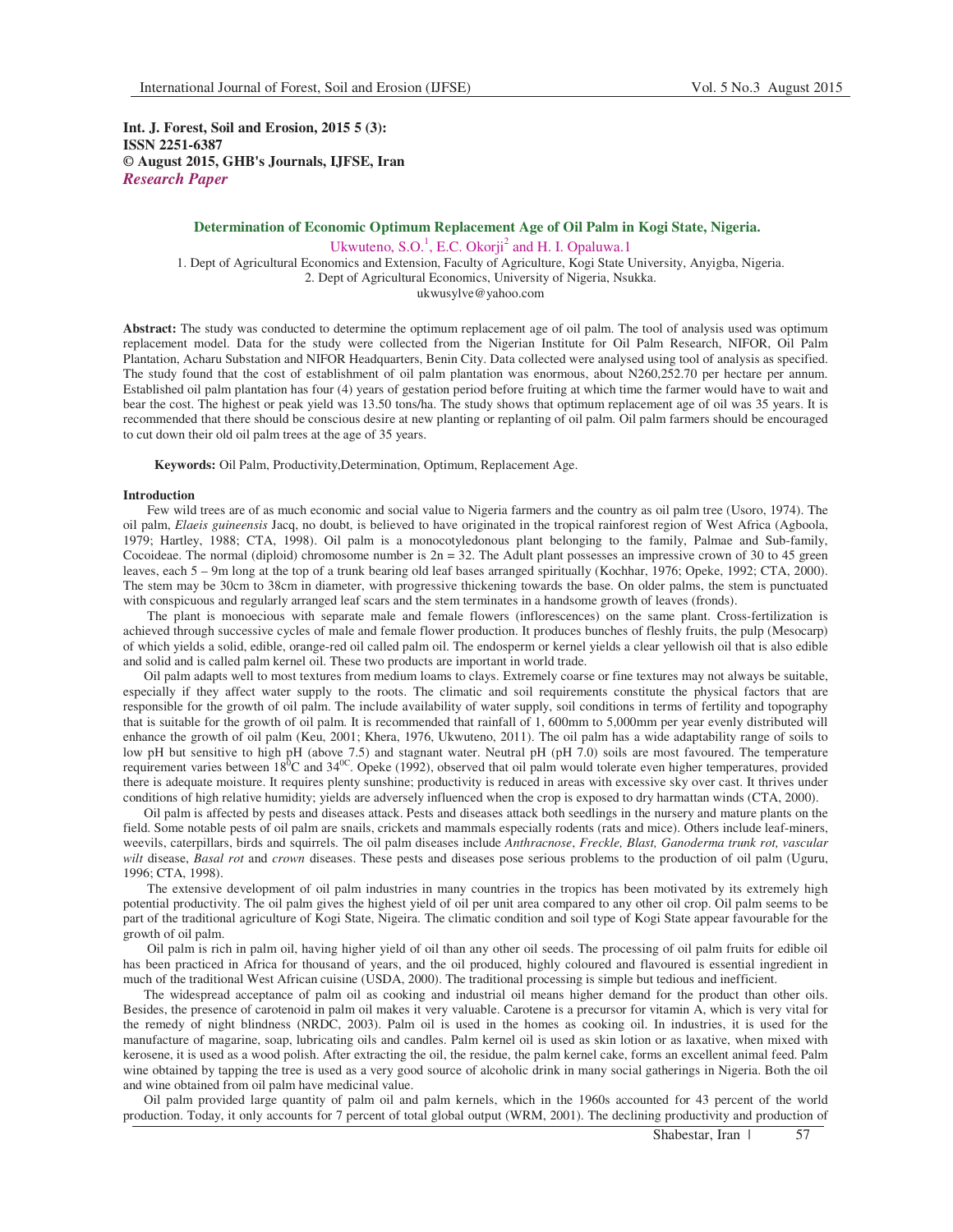oil palm over the years make it necessary to carry out an in-depth investigation. The share of oil palm contribution to Gross National Product (GNP) has equally suffered a setback. Ibe and Nweke (1985), estimated the production and demand for palm oil in Nigeria. The result showed that demand far exceeded the production. Again, there is currently an increase in the demand for palm oil to meet the local consumption needs. This has necessitated the importation of palm oil (WRM, 2001).

One of the major cause of the supply gap is the issue of managing over-aged palms. Old palms are usually too tall with impaired productivity. Tall palms have to be climbed which is arduous and risky. Besides, most oil palm producers have no knowledge of the optimum production period of their palms, so, they allow them to produce fruits till they die on their own. This affects the production potential of the industry. The solution to the problem of over-aged palm is to replace them with new ones.

 The oil palm production curve like the general production curve (fig.1) satisfies the law of diminishing marginal product. The marginal physical production of oil palm as it ages will eventually decline, assuming all other variables remain constant (unchanged). Four phases of production can be identified from (fig.1): (1) The phase of no yield at all. (2) The phase in which output increases at an increasing rate. (3) The phase in which output increases at a decreasing rate and (4) The phase in which the incremental output is negative. The oil palm production, as shown in fig (1), the rational phase to produce is phase (3). Having identified the rational phase, when should an oil palm producer replace his existing oil palms with new ones? In other words, when will he start losing revenue as a result of non-replacement? When is it appropriate to replace the existing oil palm trees?What is the optimum replacement age of oil palm? How can productivity of oil palm be increased in the study area?

 Izeke (1983); Kheloa and Nnawe (2007), used optimum replacement model in order to arrive at an economic life for the Amazon variety of cocoa and Date palm respectively. Farmers are no longer prepared to lose money as a result of neglect to cut down old trees. They are keen to know when to cut down old trees. The basic concept of this model is based on the optimum productive age. This is the point where the expected net returns from the present trees drop so low that it becomes profitable to replace the trees. **The objectives of the study** 

The objectives of the study are to:

- I. determine the appropriate optimum replacement age of oil palm in the study area;
- II. determine appropriate model for the replacement of the old oil palm trees;
- III. determine when the economic returns justify the replacement of the old oil palm trees.

## **Methodology**

Kogi State of Nigeria was chosen for the study. The area was chosen because it has oil palm production as one of its major industries and has participated in oil palm product trade in the 1960s and up to now, oil palm production is still being carried out (Agboola, 1979; Idachaba, 2005). The State is located between latitudes  $6^030^1$ North and  $8^048^1$ North and Longitudes  $5^023^1$ East and  $7^048^1$ East. It covers a land area of 30, 354.74 square kilometers (Km<sup>2</sup>). Data for the study were collected from the Nigerian Institute for Oil Palm Research, NIFOR, Acharu sub-station and NIFOR Headquarters, Benin City. It was a time series data for about forty years.

#### **The Optimum Replacement Model**

The basic concept of this model is based on the optimum replacement age. This is the "point where the expected net returns from the present trees drop so low that it becomes profitable to replace the trees". The approach of this study was that of maximizing the entire future stream of net earnings from the existing enterprise. The approach requires that at the point of optimum replacement age, the anticipated annual net revenue from the present enterprise (Plots of oil palm) be equal to the amortized present value of the net revenue of the incoming enterprise (plots of oil palm). This approach implies non-replacement decision when the anticipated annual net present value of the net revenue of the existing enterprise is greater than the amortized present value of the net revenue of the incoming plot. A replacement decision is taken when the latter is greater than the former.

 $NR_n = Y_n - a_{n-1}^i - b^n$ – cn ………………………….. (1)

Where  $NR_n = Net$  Revenue ( $\triangle$ )

 $Y_n$  = Gross Revenue (N)

 $an - 1i =$  Interest on the unpaid balance of the establishment cost at the beginning of the year or end of the previous year. (N)

 $bn =$  Annual maintenance cost  $(N)$ 

$$
c_n = \text{Planning cost} \tag{4}
$$

( ) ( )............................. )2( 1 1 *n n NR<sup>n</sup> r P of NR* + <sup>ν</sup> =

Where  $PV =$  Present value (N)

 $r =$  discount rate  $(\%)$ 

 $n =$  nth year

The amortized present value of the net revenue was obtained by accumulating value of the net revenue. This is represented thus:

Accumulated Present Value (APV) of ( ) .......................... )3( <sup>0</sup> 1 *n n n*  $\sum_{t=0}^{n}$   $\frac{1}{(1+r)}$  $NR_n = \sum_{t=0}^{n} \frac{NR}{(1 + i)^n}$  $\cdots$ <sup>(3)</sup> is therefore the expression on the right side of equation (3) multiplied by the amortization factor: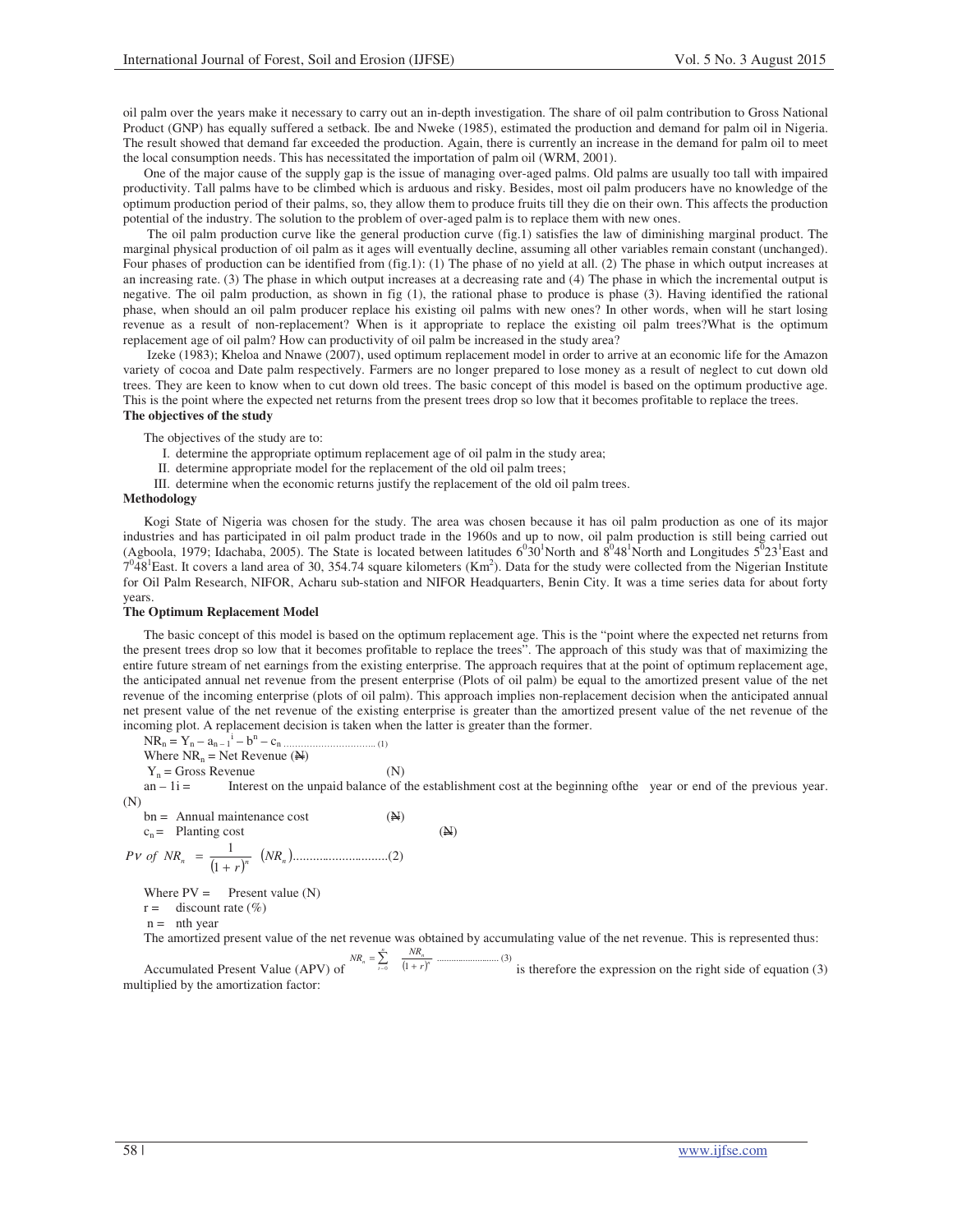$$
\frac{1-V}{1-V'}
$$

Where  $V = \frac{1}{(1+r)}$  and  $\frac{n}{(1+r)^n} \left\lfloor \frac{1}{1-V^t} \right\rfloor$  $\left[\frac{1-V}{1-V'}\right]$ Γ −  $\frac{1}{1}$  $\left[\sum_{t=0}^n \frac{NR_n}{(1+r)^n}\right]$ Г  $=\left|\sum_{t=0}^{n}\frac{NK_n}{(1+r)^n}\right|\left|\frac{1-V}{1-V}\right|$ = *t number of years n*  $\sum_{r=a}^{n} \left| \sum_{r=a}^{r+n} \frac{1}{(1+r)^n} \right| \frac{1}{1-v}$ *V r We now obtain,*  $ANR_n = \left| \sum_{t=0}^{n} \frac{NR_n}{(1+r)^n} \right| \left| \frac{1}{1} \right|$ 1 ,  $ANR_n = \left| \sum_{t=0}^{n} \frac{1}{t} \right|$ 1

Decision to replace therefore is  $ANR_n \ge NR_{n+1}$ **Results and Discussion** 

 Cost constitutes the expense incurred while trying to produce oil palm products. This could be the cost of land acquisition, land preparation, seedlings, fertilizers, taxes, cutlassing, running/maintenance, and so on that are incurred in order to produce oil palm products. The cost of land preparation and planting at wage rate of  $\frac{12000}{1000}$  manday was  $\frac{12000}{1000}$  while the material component cost for land preparation and planting was  $\frac{N}{2}$ , 600.00 per hectare per year. Cutlassing 1st to 4<sup>th</sup> year was  $\frac{N}{2}$ , 800.00, the 5<sup>th</sup> year onward was  $\dot{A}43$ , 200.00 per hectare per year. Pruning (dead fronds, epiphytes, etc) up to 10<sup>th</sup> year was  $\dot{A}44$ , 800.00 per hectare per year and pruning after the  $10^{th}$  year onward was  $\cancel{\text{N3}}$ , 600.00 per hectare per year. Fertilizer application was  $\cancel{\text{N4}}$ , 4,800.00/ha per annum. The oil palm plantation maintenance/running cost with cost of materials required for five years and above was found to be  $\aleph 260$ , 252.70 annually.

 The oil palm comes into fruiting at the age of 4 years after planting. The initial yield was 3.50 tons per hectare per year. The yield increases and reaching a peak in the  $14<sup>th</sup>$  year with a peak yield of 13.50 tons/ha per year after which it eventually decline. This shows that the yield of oil palm is affected by the law of diminishing returns or diminishing marginal products. Whereas in Nigeria, the highest yield attained is 13.50 tons/ha/year, in Malaysia, a yield of 30.00 tons/ha/year has been achieved (Adegeye and Adegeye, 2000).

The study shows that farmers will be willing to cut down their old oil palm trees provided they are well informed at what age the old trees become uneconomical to remain on the farm. Old palms are usually too tall with impaired productivity. Tall palms have to be climbed which is arduous and risky. The fruits have to be harvested and sometimes there could be snakes on the oil palm. Besides, most oil palm farmers have no knowledge of the optimum production period of their palms, so, they allow them to produce fruits until they die on their own (Ikheloa and Nwawe, 2007; Ukwuteno, 2011). More so, as farmers in the study area have not made conscious attempt at new planting in recent years but have relied on old palms and naturally dispersed seeds for growth and production.This affects the production potential of the industry. The solution to the problem of over-aged palms is to replace them with new ones.

 In the study area, farmers are unwilling to cut down old oil palm trees because there has been no government intervention either by way of subsidy or loan regime that will favour or encourage farmers to do so. The farmer will lose income if he fails to replace the existing plot with a new one at the optimum replacement age. Without government policy on the issue, farmers in the area may fail to effect replacement as they do not carry out day to day management activities on the existing enterprise except to harvest whatever the enterprise can give in a year.

Table 1 shows the constructed profit maximization replacement period for oil palm in Nigeria. The various calculations were based on the assumption that market prices are taken to reflect real resource value. Thus, the producer price is N10.00/kg of fresh fruit bunch (ffb), the wage rate is  $\text{\textless} 300.00/\text{m}$  and the discount rate is 10 percent. The optimum replacement age of oil palm based on this is 35 years. If replacement is not carried say early in the 35<sup>th</sup> year but later in the 35<sup>th</sup> year, the farmer stands to lose the difference between the amortized present value of the net revenue (APV.NRn column 7) and the anticipated net revenue in year t+1, column 8. This becomes cumulative the longer he fails to replace, (fig. 1). For example, if he fails to replace early in the  $35<sup>th</sup>$  year but later in the 35<sup>th</sup> year, he will lose Net 906.50 and if the replacement is carried out in the 36<sup>th</sup> year, the farmer will lose Net 906.50plus N1, 865.80, this gives N2772.30/ha.(Table 1 and Fig. 1).

## **Conclusion and Recommendations**

The study examined the issues involved in oil palm production in Kogi State, Nigeria. The major constraints being that of finance and government policy direction. Oil palm production is a profitable venture which must be encouraged and at the same time it is capital intensive. The current *laissez faire* attitude by government toward oil palm production cannot lead to the desired transformation in the oil palm industry. If countries like Malaysia, Indonesia and other nations could cause economic well-being of their countries through oil palm, with the nature endowment of resources in Nigeria, oil palm could become a rallying point at causing economic revolution in Nigeria's rural economy.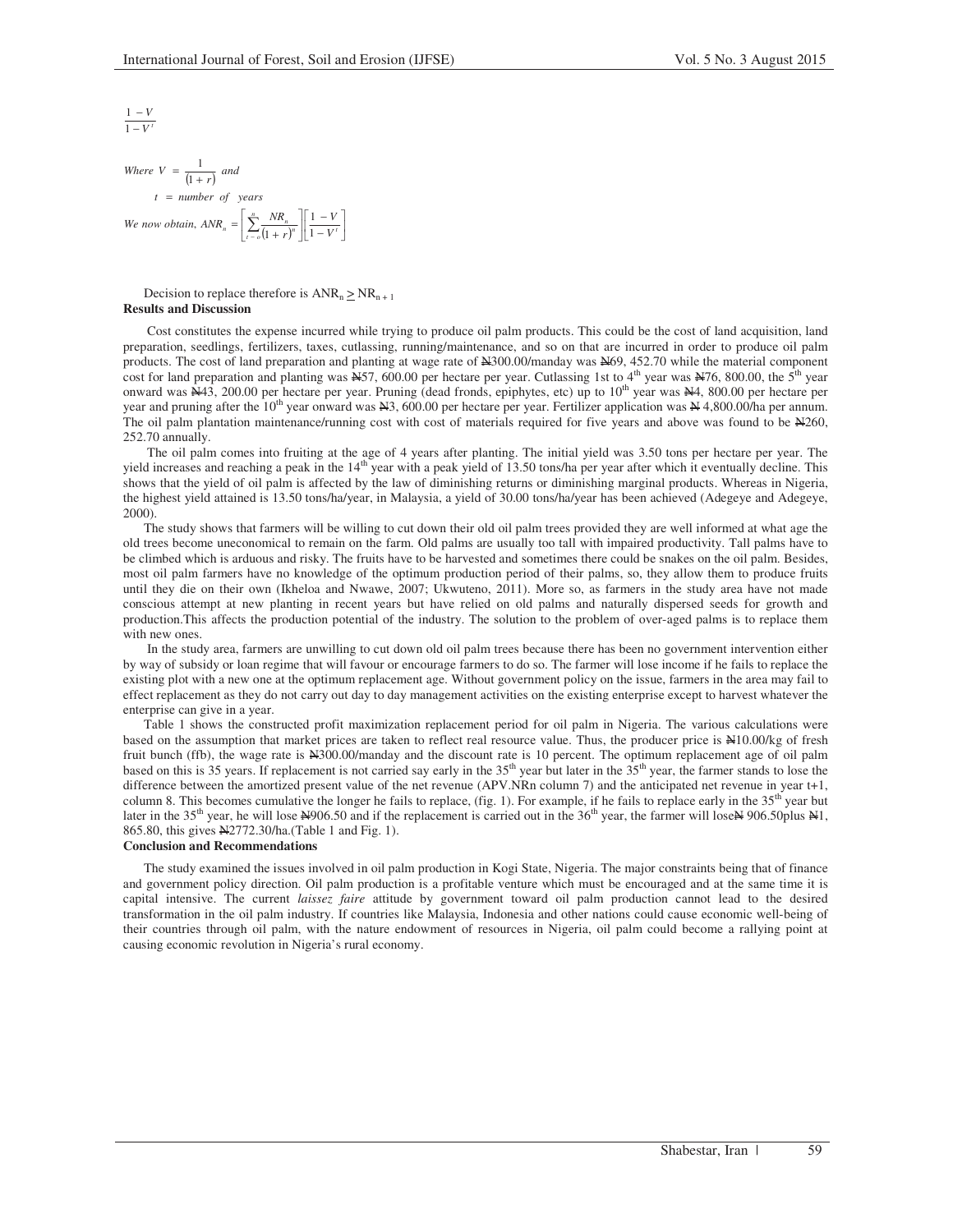|     |             |                                    |                         |           | <b>Table 1:</b> The Optimum Replacement Age of Oil Palm (Tenera) in Kogi State: Acharu Oil Palm Plantation, NIFOR Substation. |  |
|-----|-------------|------------------------------------|-------------------------|-----------|-------------------------------------------------------------------------------------------------------------------------------|--|
| Age | Net Revenue | Discount Present Value Accumulated | <b>Amortized Factor</b> | Amortized | $NR_{+1}$                                                                                                                     |  |

|                | $NR_t$      | Factor<br>$\rm DF$ | <b>PVNR</b> | of Net Revenue Present Value of<br><b>Net Revenue</b><br>ACC.NR | A.F.<br>$1-\nu$<br>$1-v^t$ | Present Value of<br><b>Net Revenue</b><br>APV.NR |             |
|----------------|-------------|--------------------|-------------|-----------------------------------------------------------------|----------------------------|--------------------------------------------------|-------------|
| 0              | -69452.70   | 1.0000             | $-69452.70$ | $-69452.70$                                                     | 1.0000                     | -69452.70                                        | -57600.00   |
| $1\,$          | $-57600.00$ | 0.9091             | $-52364.16$ | $-121816.86$                                                    | 1.1000                     | -133998.55                                       | -43200.00   |
| $\overline{2}$ | -43200.00   | 0.8264             | $-35700.48$ | -157517.34                                                      | 0.5238                     | $-82507.58$                                      | $-32400.00$ |
| 3              | $-32400.00$ | 0.7513             | $-24342.12$ | 181859.46                                                       | 0.3655                     | $-66469.63$                                      | 2600.00     |
| 4              | 2600.00     | 0.6830             | 1775.80     | $-18083.66$                                                     | 0.2868                     | $-51647.99$                                      | 31100.00    |
| 5              | 31100.00    | 0.6209             | 19304.99    | $-160773.67$                                                    | 0.2398                     | -38553.53                                        | 32271.87    |
| 6              | 32271.87    | 0.5645             | 18217.47    | $-142556.20$                                                    | 0.2087                     | $-29751.48$                                      | 39212.50    |
| 7              | 39212.50    | 0.5132             | 20123.86    | $-122432.34$                                                    | 0.1867                     | $-22858.12$                                      | 61386.12    |
| 8              | 61386.12    | 0.4665             | 28636.62    | -93795.72                                                       | 0.1704                     | $-15982.79$                                      | 90702.87    |
| 9              | 90702.87    | 0.4241             | 38467.09    | -55328.63                                                       | 0.1578                     | $-8730.86$                                       | 92927.62    |
| 10             | 92927.62    | 0.3855             | 35823.60    | -19505.03                                                       | 0.1479                     | $-2884.79$                                       | 91800.00    |
| 11             | 91800.00    | 0.3505             | 32175.90    | 12670.87                                                        | 0.1400                     | 1773.92                                          | 93300.00    |
| 12             | 93300.00    | 0.3186             | 29725.38    | 42396.25                                                        | 0.1334                     | 5655.66                                          | 85200.00    |
| 13             | 85200.00    | 0.2897             | 24682.44    | 67078.69                                                        | 0.1280                     | 8586.07                                          | 106800.00   |
| 14             | 106800.00   | 0.2633             | 28120.44    | 95199.13                                                        | 0.1234                     | 11747.57                                         | 106800.00   |
| 15             | 106800.00   | 0.2394             | 25567.92    | 120767.05                                                       | 0.1195                     | 14431.66                                         | 88200.00    |
| 16             | 88200.00    | 0.2176             | 19192.32    | 139959.37                                                       | 0.1162                     | 16263.28                                         | 100800.00   |
| 17             | 100800.00   | 0.1978             | 19938.24    | 159897.61                                                       | 0.1133                     | 18116.40                                         | 82500.00    |
| 18             | 82500.00    | 0.1799             | 14841.75    | 174739.36                                                       | 0.1108                     | 19361.12                                         | 99600.00    |
| 19             | 99600.00    | 0.1635             | 16284.60    | 191023.96                                                       | 0.1087                     | 20764.30                                         | 88200.00    |
| 20             | 88200.00    | 0.1486             | 13106.52    | 204130.48                                                       | 0.1068                     | 21801.14                                         | 82800.00    |
| 21             | 82800.00    | 0.1351             | 11186.28    | 215316.76                                                       | 0.1051                     | 22629.79                                         | 88500.00    |
| 22             | 88500.00    | 0.1228             | 10867.80    | 226184.56                                                       | 0.1036                     | 23432.72                                         | 94500.00    |
| 23             | 94500.00    | 0.1117             | 10555.65    | 236740.21                                                       | 0.1023                     | 24218.52                                         | 94200.00    |
| 24             | 94200.00    | 0.1015             | 9561.30     | 246301.51                                                       | 0.1012                     | 24925.71                                         | 90600.00    |
| 25             | 90600.00    | 0.0923             | 8362.38     | 254663.89                                                       | 0.1001                     | 25491.86                                         | 58300.00    |
| 26             | 58300.00    | 0.0839             | 4891.37     | 259555.26                                                       | 0.0992                     | 25747.88                                         | 48700.00    |
| 27             | 48700.00    | 0.0763             | 3715.81     | 263271.07                                                       | 0.0984                     | 25905.87                                         | 50500.00    |
| 28             | 50500.00    | 0.0693             | 3499.65     | 266770.72                                                       | 0.0977                     | 26063.50                                         | 44500.00    |
| 29             | 44500.00    | 0.0630             | 2803.50     | 269574.22                                                       | 0.0970                     | 26148.70                                         | 56200.00    |
| 30             | 56200.00    | 0.0573             | 3220.26     | 272794.48                                                       | 0.0964                     | 26297.39                                         | 42500.00    |
| 31             | 42500.00    | 0.0521             | 2214.25     | 275008.73                                                       | 0.0959                     | 26373.34                                         | 49700.00    |
| 32             | 49700.00    | 0.0474             | 2355.78     | 277364.51                                                       | 0.0954                     | 26460.57                                         | 57800.00    |
| 33             | 57800.00    | 0.0431             | 2491.18     | 279855.69                                                       | 0.0950                     | 26586.29                                         | 32800.00    |
| 34             | 32800.00    | 0.0391             | 1282.48     | 281138.17                                                       | 0.0946                     | 26595.67                                         | 35200.00    |
| 35             | 35200.00    | 0.0356             | 1253.12     | 282391.29                                                       | 0.0943                     | 26629.50                                         | 25723.00    |
| 36             | 25723.00    | 0.0324             | 833.43      | 283224.72                                                       | 0.0939                     | 26594.80                                         | 24729.00    |
| 37             | 24729.00    | 0.0294             | 727.03      | 283951.75                                                       | 0.0937                     | 26606.28                                         | 17217.00    |
| 38             | 17217.00    | 0.0267             | 459.69      | 284411.44                                                       | 0.0934                     | 26564.04                                         | 5522.00     |
| 39             | 5522.00     | 0.0243             | 134.18      | 284545.62                                                       | 0.0932                     | 26519.65                                         | 5705.00     |
| 40             | 5705.00     | 0.0221             | 126.08      | 284671.70                                                       | 0.0930                     | 26474.47                                         |             |

**Source:** Constructed from Field Survey Data, 2008

Producer Price,  $\text{N10.00/Kg}$  fresh fruit bunch (ffb), Wage rate, N300.00/Manday, Discount rate, 10%.

This can be achieved through commitment by government and adequate sensitization of the rural populace on the need to cut down over-aged oil palm trees for replacement at the age of 35 years. It is important that:

- I. every household that own or has land should plant at least one hectare of oil palm. This will help to alleviate poverty of rural farmers.
	- II. the idea of relying on the naturally dispersed seeds for the transformation of oil palm can no longer sustain the industry. There is a needfor conscious effort at new planting and replanting of oil palm plantations with improved cultivars/seeds/seedlings.
- III. oil palm should be cut down at the age of 35 years. This will give opportunity for its replacement without undue interference with the flow of output of oil palm products.